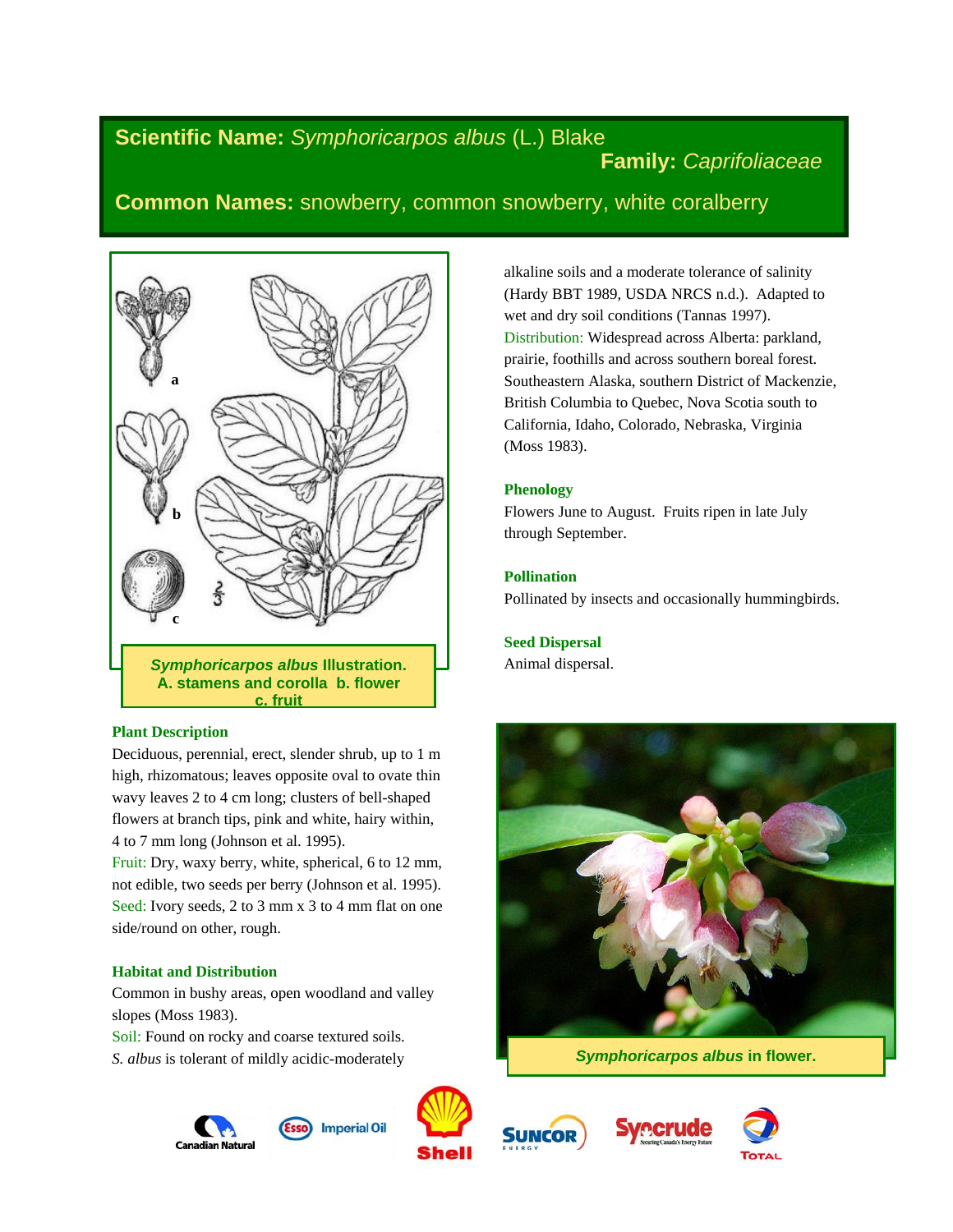#### **Genetics**

2n=36, 54, 72 (Moss 1983).

#### **Symbiosis**

Associated with vesicular-arbuscular mycorrhizae in British Columbia (Berch et al. 1988).

#### **Seed Processing**

Collection: Berries are often found singly or in pairs and are sparse on shrubs making collection more difficult. Handpick or hand-strip fruits directly into picking bags or groundsheets (Banerjee et al. 2001). Seed Weight: 4.81 to 5.71 g/1,000 seeds

(5.26 average).

Fruit/Seed Volume: 3,020 to 3,460 fruit/L (3,220 average), 6,400 seeds/L fruit. Fruit/Seed Weight: 9,000 to 11,200 fruit/kg (10,000 average), 20,000 seeds/kg fruit.

Average Seeds/Fruit: 2 seeds/fruit.

Harvest Dates: Ripe fruits are waxy white in colour (Banerjee et al. 2001).

Collect in late August.

Cleaning: Mash fruit in a sieve (1.40 mm works well). A blender with taped blades may also be used to macerate the fruit. Suspend residue in water allowing seeds to settle. Decant water and chaff. Repeat suspension and decanting until only seeds remain.

Alternatively, a tomato de-seeder may be used. Allow seeds to dry at room temperature over a moving air stream.

Storage Behaviour: Possibly orthodox; seeds can be dried, without damage, to low moisture contents, their longevity increases with reductions in both moisture content and temperature (Royal Botanic Gardens Kew 2008).

Storage: Store dry in sealed containers at low temperatures (Young and Young 1992). Longevity: If kept in sealed containers at low temperature (5°C), dried seeds can be stored for at least 2 years (Rose et al. 1998, Young and Young 1992). McWilliams (2000) had success storing seeds up to 7 to 10 years.

#### **Propagation**

Natural Regeneration: By seeds and from suckers (Hardy BBT 1989).

Germination: Field emergence is more successful than *in vitro* germination (Piper 1986).

Seeds are dormant and require a double cold period to initiate germination (Smreciu and Barron 1997). Pre-treatment: Young and Young (1992) recommend 3 months warm stratification followed by 4 months cold stratification.

Direct Seeding: 4% emergence by year 4 on oil sands reclamation sites in northeastern Alberta (Smreciu et al. 2012). Smreciu and Barron (1997) report an abundance of seedlings emerging after 2 winter seasons.

Fruit Sowing: From 0.41% emergence after 2 years (fall sown) to 8% emergence after 4 years (spring sown) by sowing fruits. Spring sown (frozen) fruits tend to emerge better than fall sown ones. Seeding Rate: 50 seeds/m², 12 fruits/m² to obtain 1 to 2 plants/m².

Vegetative Propagation: From suckers (Hardy BBT 1989) and by layering (Babb 1959). Softwood cuttings have been successful with *S. occidentalis* as well as *S. albus* (Smreciu and Barron 1997). Softwoods and semi-hardwood cuttings produce 90% to 100% rooting from June-August with IBA-talc or solutions of 1,000 to 3,000 ppm. Hardwood cuttings root 90% to 100% in 4 to 6 weeks from December-January with 3,000 ppm IBA-talc (Dirr and Heuser 1987). Collect 15 to 20 cm long hardwood cuttings from June to August and stick in soil in shaded area. Store cuttings over winter in damp sawdust or peat moss. In late February to early March, dip in an IBA talc or solution 1,000 to 3,000 ppm and stick in potting soil (Rose et al. 1998).

Containerized seedlings were successful on amended tailings sand (75% to 92%) (Fedkenheuer et al. 1980).

#### **Aboriginal/Food Uses**

Food: Inedible, considered poisonous by many native people.

*r*ecrude







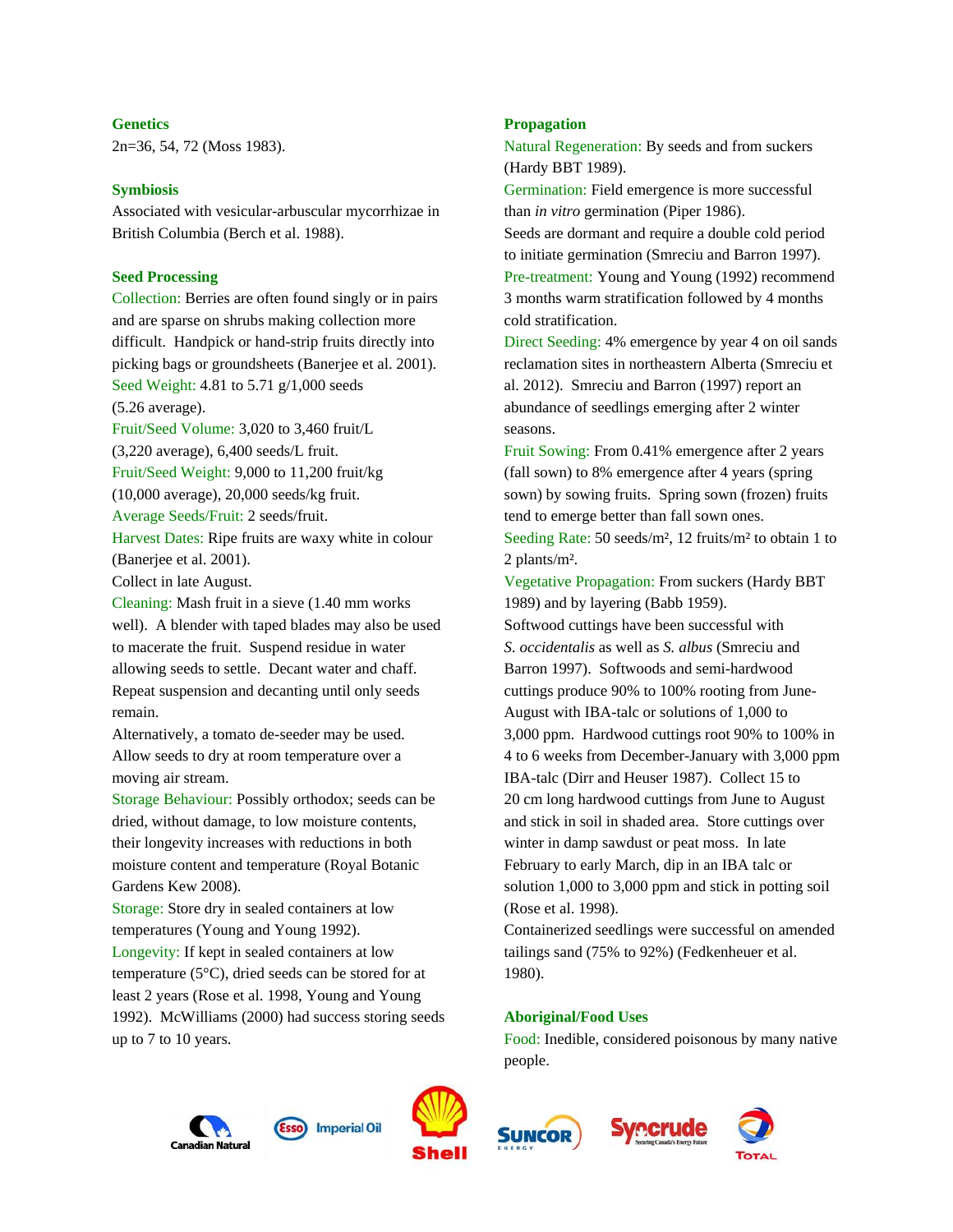Medicinal: Fruits can be crushed or boiled to make a wash for sore eyes. Fruit is a strong laxative (Royer and Dickinson 1996). Root and stem decoction used to treat teething pain in children; the wash can be used to treat skin rashes, or can be mixed with other plants to make a tea for venereal disease. Boiled leaves and branches make a diuretic decoction and can treat kidney problems and can be part of a compound aphrodisiac (Marles et al. 2000). Other: Blackfoot used the plant as a broom (Royer and Dickinson 1996).



## **Wildlife/Forage Uses**

Wildlife: Valuable source of browse for elk, bighorn sheep, white-tailed deer, moose, grizzly bears. Important cover and food source for birds (sharptailed, ruffed and blue grouse, wild turkey, kingbird, western flycatcher and western bluebird), and small mammals (fox squirrels, desert cottontails, and pocket gophers) (McWilliams 2000).





**Imperial Oil** 

(McWilliams 2000). Re-sprouts after grazing (Hardy BBT 1989). **Reclamation Potential**

Livestock: Important to domestic sheep and cattle

Tolerant of low nutrient sites (Hardy BBT 1989). Extensively used in rehabilitation of disturbed locations. Very good first year survival (75%) on amended tailings sand in northern Alberta (Hardy BBT 1989). Previously used for reclamation of tailings sands (Fedkenheuer et al. 1980) and on mining sites with acidic, steep tailings (Voeller et al. 1998).

In a review of Syncrude and Suncor plot data, Geographic Dynamics Corp. (2006) found that *S. albus* did not invade any of the plots. Once established, has a good survival rate. Excellent for bank stabilization and erosion control. Also has a high resistance to fire (McWilliams 2012).

### **Commercial Resources**

Availability: Seedlings are available from local Alberta nurseries. Seeds have been collected by the Oil Sands Vegetation Cooperative for use in the Athabasca oil sands region.

Cultivar: None are known.

#### **Notes**

*Symphoricarpos albus* is listed as 80% intact (less occurrences than expected) in the Alberta oil sands region (Alberta Biodiversity Monitoring Institute 2014).

After being fed to cattle and digested, the seeds do not undergo scarification or hastened germination; the seeds remain viable for an extended period of time (Doucette et al. 2001).

## **Photo Credits**

Photo 1: [http://commons.wikimedia.org/wiki/Image:Symphori](http://commons.wikimedia.org/wiki/Image:Symphoricarpos_albus.jpg) carpos albus.jpg Photo 2: WRC, Inc. 2013.



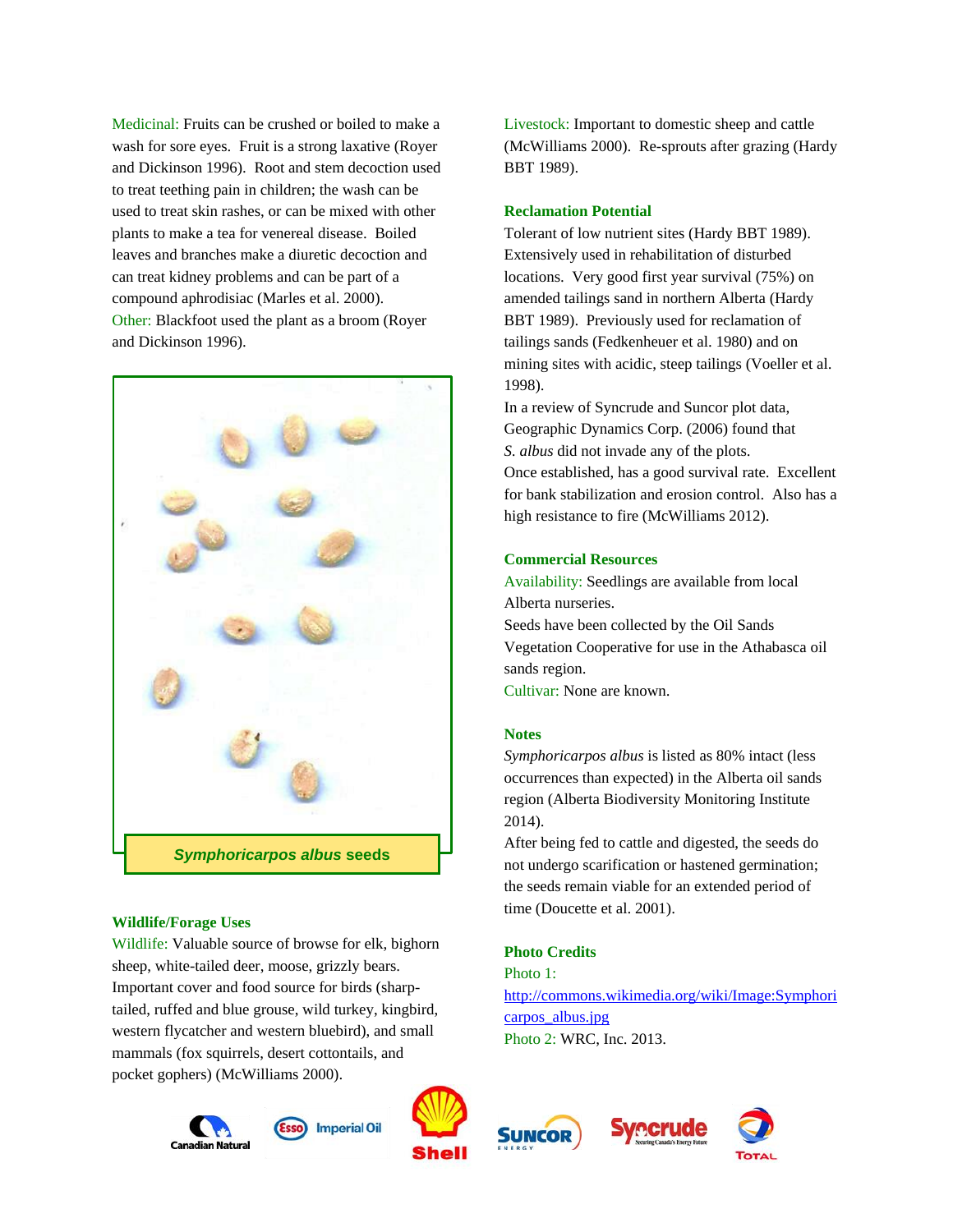Line drawing: Britton, N.L. and A. Brown, 1913. An illustrated flora of the northern United States Canada and the British Possessions. Vol. 3, p. 276.

#### **References**

Alberta Biodiversity Monitoring Institute, 2014. The status of biodiversity in the oil sands region of Alberta. Alberta Biodiversity Monitoring Institute, Edmonton, Alberta. 47 pp. [http://www.abmi.ca/FileDownloadServlet?filename=](http://www.abmi.ca/FileDownloadServlet?filename=The%20Status%20of%20Biodiversity%20in%20the%20Oil%20Sands%20Region%20of%20Alberta_2014_Supplemental%20Report.docx&dir=REPORTS_UPLOAD) [The%20Status%20of%20Biodiversity%20in%20the](http://www.abmi.ca/FileDownloadServlet?filename=The%20Status%20of%20Biodiversity%20in%20the%20Oil%20Sands%20Region%20of%20Alberta_2014_Supplemental%20Report.docx&dir=REPORTS_UPLOAD) [%20Oil%20Sands%20Region%20of%20Alberta\\_201](http://www.abmi.ca/FileDownloadServlet?filename=The%20Status%20of%20Biodiversity%20in%20the%20Oil%20Sands%20Region%20of%20Alberta_2014_Supplemental%20Report.docx&dir=REPORTS_UPLOAD) 4 Supplemental%20Report.docx&dir=REPORTS\_U [PLOAD](http://www.abmi.ca/FileDownloadServlet?filename=The%20Status%20of%20Biodiversity%20in%20the%20Oil%20Sands%20Region%20of%20Alberta_2014_Supplemental%20Report.docx&dir=REPORTS_UPLOAD) [Last accessed June 16, 2014].

Babb, M., 1959. Propagation of woody plants by seed. Cited in Peterson, E.B. and N.M. Peterson eds. Revegetation information applicable to mining sites in northern Canada. Indian and Northern Affairs, Ottawa, Ontario. Environmental Studies No. 3: 6-9.

Banerjee, S.M., K. Creasey and D.D. Gertzen, 2001. Native woody plant seed collection guide for British Columbia. British Columbia, Ministry of Forests, Tree improvement Branch, Victoria, British Columbia. 147 pp.

Berch, S.M., S. Gamiet and E. Deom, 1988. Mycorrhizal status of some plants of southwestern British Columbia. Canadian Journal of Botany 66: 1924-1928.

Dirr, M.A. and C.W. Heuser, 1987. The reference manual of woody plant propagation: From seed to tissue culture: A practical working guide to the propagation of over 1100 species, varieties, and cultivars. Varsity Press, Athens, Georgia. 239 pp.

Doucette, K., K. Wittenberg and W. McCaughey, 2001. Seed recovery and germination of reseeded species fed to cattle. Journal of Range Management 54: 575-581.

Fedkenheuer, A.W., H.M. Heacock and D.L. Lewis, 1980. Early performance of native shrubs and trees

planted on amended Athabasca oil sand tailings. Reclamation Review 3: 47-55.

Geographic Dynamics Corp., 2006. Investigation of natural ingress of species into reclaimed areas: A data review. Cumulative Environmental Management Association, Fort McMurray, Alberta. CEMA Contract Number 2005-0008 RWG. 12 pp. plus appendices.

Hardy BBT Limited, 1989. Manual of plant species suitability for reclamation in Alberta  $-2<sup>nd</sup>$  Edition. Alberta Land Conservation and Reclamation Council Report No. RRTAC 89-4. 436 pp. <http://hdl.handle.net/10402/era.22605>[Last accessed May 15, 2013].

Johnson, D., L. Kershaw, A. MacKinnon and J. Pojar, 1995. Plants of the western boreal forest and aspen parkland. Lone Pine Publishing and the Canadian Forest Service, Edmonton, Alberta. 392 pp.

Marles, R.J., C. Clavelle, L. Monteleone, N. Tays and D. Burns, 2000. Aboriginal plant use in Canada's northwest boreal forest. Natural Resources Canada and Canadian Forest Service. UBC Press, Vancouver, British Columbia. 368 pp.

McWilliams, J., 2000. *Symphoricarpos albus*. IN: Fischer, W.C. (compiler). The fire effects information system. United States Department of Agriculture, Forest Service, Intermountain Research Station, Intermountain Fire Sciences Laboratory, Missoula, Montana.

[http://www.fs.fed.us/database/feis/plants/shrub/symal](http://www.fs.fed.us/database/feis/plants/shrub/symalb/introductory.html) [b/introductory.html](http://www.fs.fed.us/database/feis/plants/shrub/symalb/introductory.html) [Last accessed July 17, 2013].

Moss, E.H., 1983. *Symphoricarpos albus*. IN: Flora of Alberta. A manual of flowering plants, conifers, ferns, and fern allies found growing without cultivation in the province of Alberta, Canada. 2nd edition. University of Toronto Press, Toronto Ontario. p. 514.

recrude